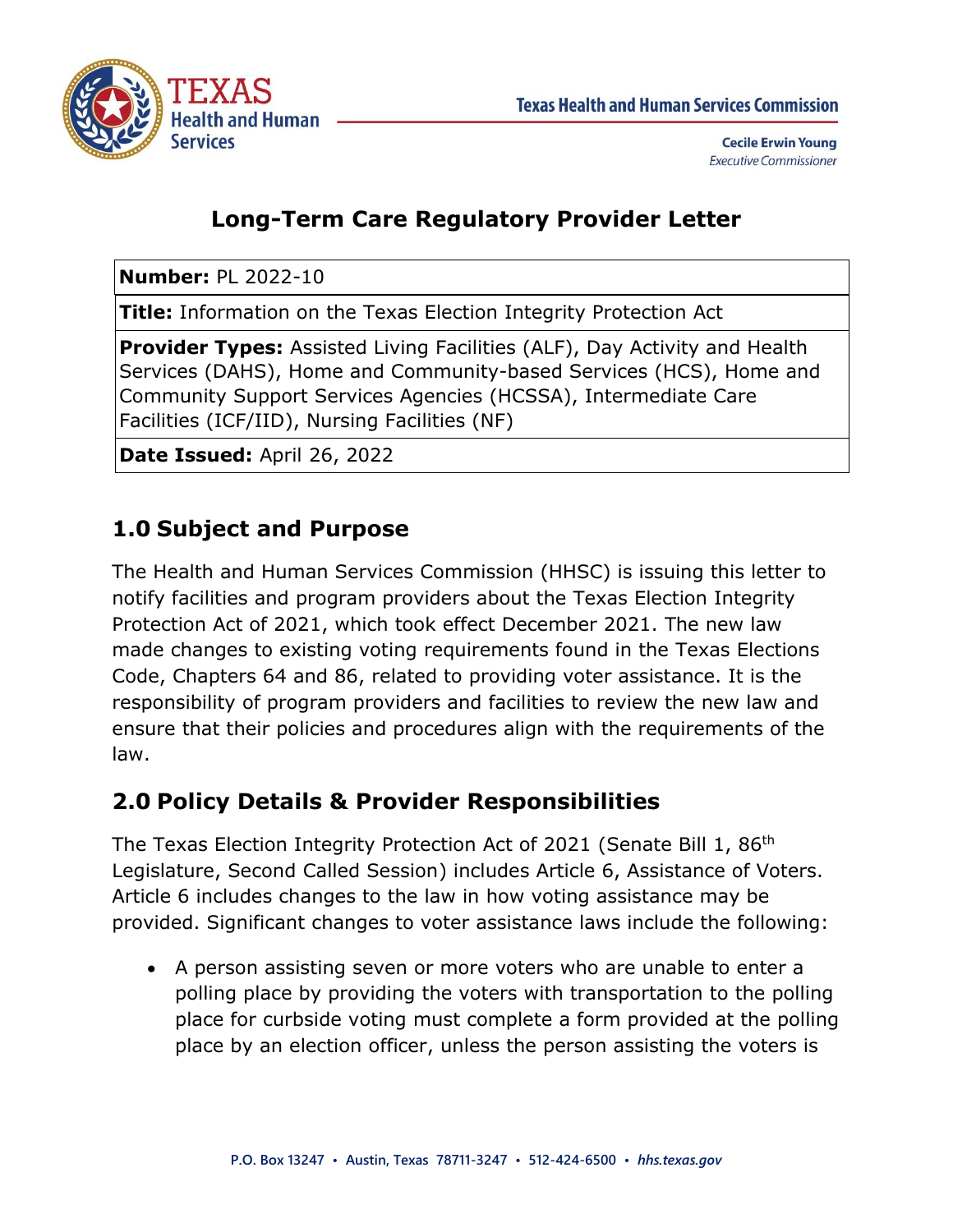#### **PL 2022-10 (ALF, DAHS, HCS, HCSSA, ICF, NF) April 26, 2022 Page 2 of 3**

related to each voter transported within the second degree of affinity<sup>1</sup> or third degree of consanguinity<sup>2</sup>. The form must be completed as required by the law.

- A voter may receive assistance in marking or reading a ballot if the voter cannot prepare or read the ballot because of a physical disability that renders the voter unable to write or see or an inability to read the language in which the ballot is written.
- A person assisting a voter in marking or reading a ballot must complete a form stating the name and address of the person assisting the voter, the person's relationship to the voter, and whether the person received any form of compensation or benefit from a candidate, campaign, or political committee. If the voter is early voting by mail, the form is on the official carrier envelope for returning a marked ballot to the early voting clerk. If the voter is voting in-person, the person assisting the voter must say the Oath of Assistance aloud and complete the form at the time the voter casts a ballot at a polling place.
- A person commits a state jail felony if the person compensates another person, offers to compensate another person, or solicits, receives, or accepts compensation for assisting a voter in voting a

 $1$  People related by affinity are related by marriage. Whether a person assisting a voter is related to the voter within the second degree of affinity is determined under Texas Government Code [Chapter 573.](https://statutes.capitol.texas.gov/Docs/GV/htm/GV.573.htm#573) Under this chapter, a person assisting a voter is related to the voter within the first degree of affinity if the person is the voter's spouse, mother-inlaw, father-in-law, son-in-law, daughter-in-law, stepparent, or stepchild. A person assisting a voter is related to the voter within the second degree of affinity if the person is the voter's brother-in-law, sister-in-law, spouse's grandparent, step-grandchild, grandchild's spouse, or step-grandparent.

 $2$  People related by consanguinity are generally related by blood. Whether a person assisting a voter is related to the voter within the second degree of affinity is also determined under Texas Government Code [Chapter 573.](https://statutes.capitol.texas.gov/Docs/GV/htm/GV.573.htm#573) Under this chapter, a person assisting a voter is related to the voter within the first degree of consanguinity if the person is a parent or child of the voter. A person assisting a voter is related to the voter within the second degree of consanguinity if the person is a grandparent, grandchild, or sibling of the voter. A person assisting a voter is related to the voter within the third degree of consanguinity if the person is a great-grandparent, great-grandchild, sibling of a parent, or child of a sibling of the voter. An adopted child is considered to be a child of the adoptive parent for purposes of determining relationships by consanguinity.